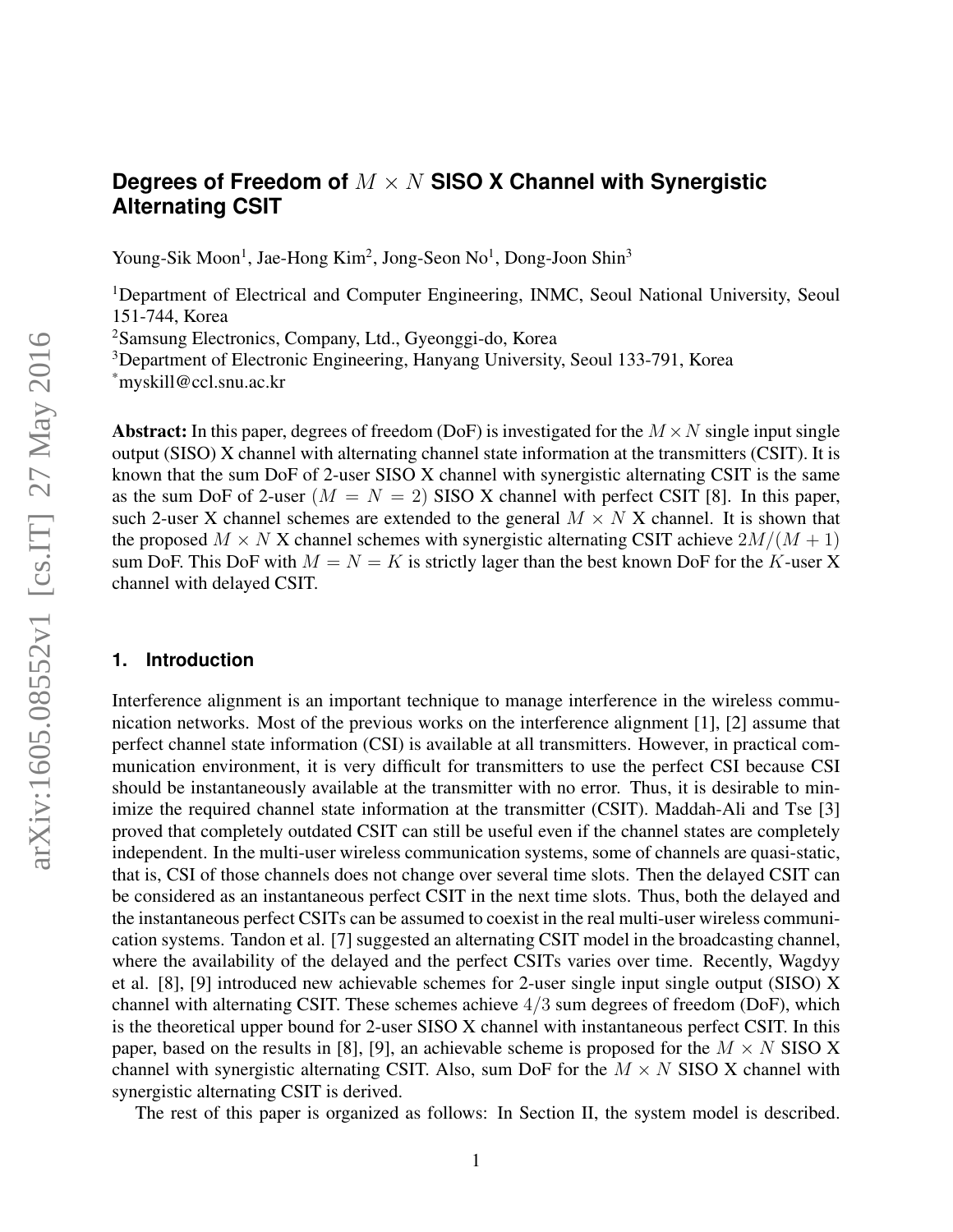Then, an achievable scheme for  $M \times N$  SISO X channel is proposed and its sum DoF is drived in Section III. Finally, conclusion is given in Section IV.

#### **2. System Model**

We consider  $M \times N$  SISO X channel, where each transmitter  $T_j$ ,  $j = 1, ..., M$ , transmits independent message  $W_{ij}$  to each receiver  $R_i$ ,  $i = 1, ..., N$ . Let  $X_j(t) = f_{1j}(t)W_{1j}(t) + f_{2j}(t)W_{2j}(t) + f_{3j}(t)W_{3j}(t)$  $\cdots + f_{Nj}(t)W_{Nj}(t)$  be the signal transmitted from the *j*th transmitter  $T_j$  at the time slot *t*, where  $f_{ij}(t)$  is the precoding coefficient for the message  $W_{ij}(t)$ . The received signal at the *i*th receiver at the time slot  $t$  is given as

$$
Y_i(t) = \sum_{j=1}^{M} h_{ij}(t) X_j(t) + N_i(t)
$$
\n(1)

where  $h_{ij}(t)$  denotes the channel coefficient between the jth transmitter and the ith receiver and  $N_i(t) \sim \mathcal{CN}(0, 1)$  is the circularly symmetric white Gaussian noise with zero mean and unit variance at the receiver  $R_i$ . The power constraint is assumed to be  $E||X(t)||^2 \leq P$ . Let  $r_{ij}(P) =$  $\log_2|W_{ij}|/n$  denote the achievable rate per channel use of  $W_{ij}$  for the transmission power P, where  $|W_{ij}|$  denotes the alphabet size of  $W_{ij}$ . The DoF region D of the  $M \times N$  X channel is defined as the set of all real non-negative tuples  $(d_{11}, d_{12}, ..., d_{MN}) \in R_+^{MN}$ , where  $d_{ij} = \lim_{P \to \infty} r_{ij}(P)/\log P$ . The sum DoF of  $M \times N$  X channel is defined as [1]

$$
\text{DoF} = \max_{(d_{11}, d_{12}, \dots, d_{MN}) \in \mathcal{D}} \sum_{i=1}^{M} \sum_{j=1}^{N} d_{ij}.
$$
 (2)

It is considered that there are three different states of availability of CSIT for the receiver side as [8]:

1) Perfect CSIT (P state): CSIT is available to the transmitters instantaneously and without error.

2) Delayed CSIT (D state): CSIT is available to the transmitters with some delay and without error. 3) No CSIT (N state): CSIT is not available to the transmitters at all.

If the receiver  $R_i$  is in the P state, then each transmitter knows the perfect CSI  $h_{ij}(t)$ ,  $1 \leq j \leq M$ at time slot t. In the same sense, if the receiver  $R_i$  is in the D state, then each transmitter knows the delayed CSI  $h_{ij}(t)$ ,  $1 \leq j \leq M$  at time slot  $t + \tau$  with the delay  $\tau$ .

#### **3. Proposed Achievable Scheme**

In this section, we propose achievable schemes for the 3-user SISO X channel ( $M = N = 3$ ) and extend them to the general  $M \times N$  SISO X channel.

#### *3.1. Achievable Schemes for the 3-user SISO X Channel*

First, we extend the achievable schemes in [8] to the 3-user SISO X channel in Fig. 1. Using synergistic alternating CSIT in [8], 4/3 DoF for the 2-user SISO X channel is achieved. In the proposed scheme for the 3-user case, each transmitter transmits independent messages to three receivers over six time slots. Similar to [8], the proposed achievable scheme for the 3-user case is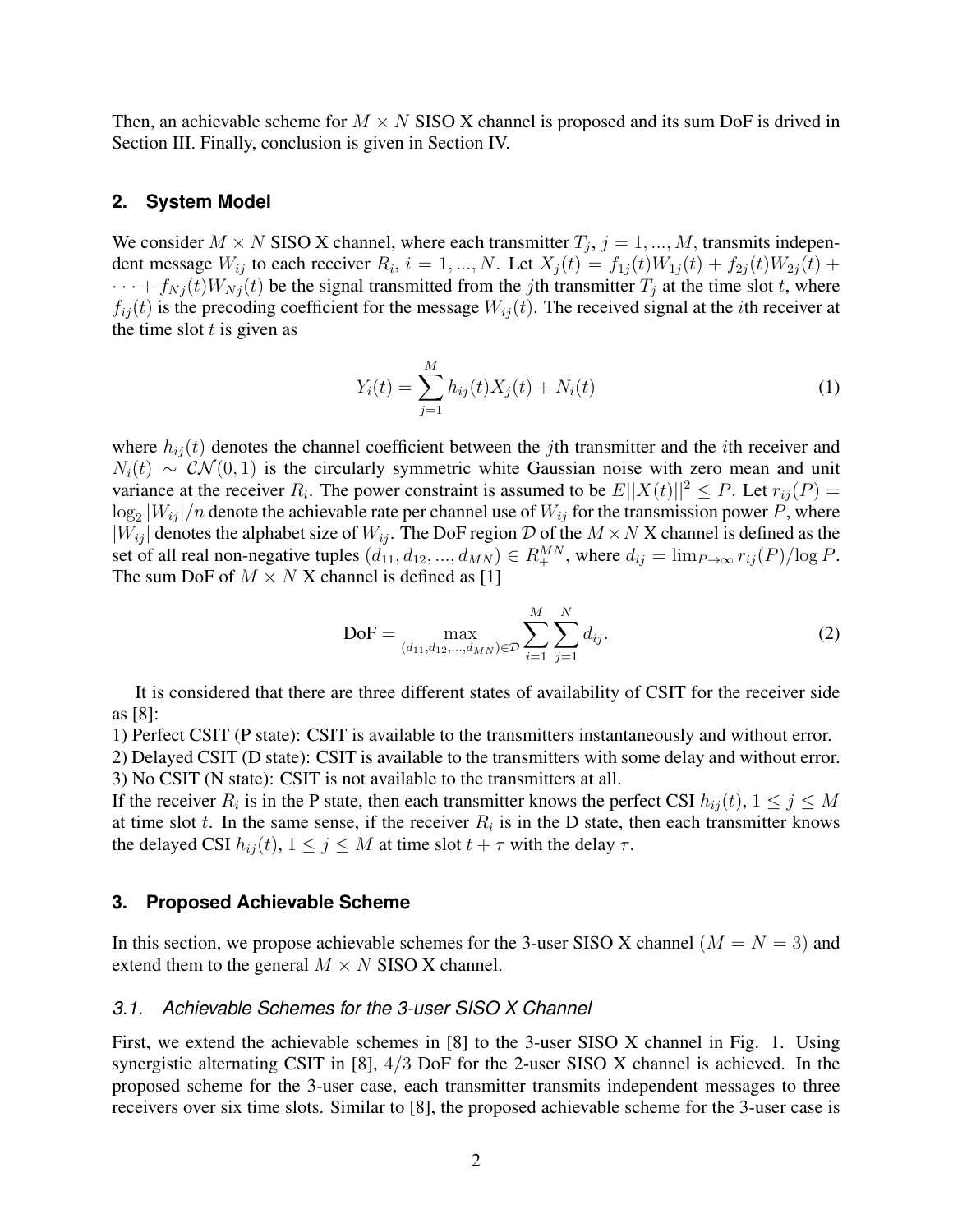

*Fig. 1*. *3-user SISO X channel.*

composed of two separate phases described as below.

*Phase 1)* In this phase, each transmitter transmits its messages during three time slots. At time slot  $t = i$ ,  $1 \le i \le 3$ , all three transmitters transmit their messages for the receiver  $R_i$ , i.e.,  $X_j(t = i) = W_{ij}, 1 \le i, j \le 3$ . Then, the transmitted signals at time slot t,  $t = 1, 2, 3$ , are given as

$$
X_1(1) = W_{11}, X_2(1) = W_{12}, X_3(1) = W_{13}
$$
  
\n
$$
X_1(2) = W_{21}, X_2(2) = W_{22}, X_3(2) = W_{23}
$$
  
\n
$$
X_1(3) = W_{31}, X_2(3) = W_{32}, X_3(3) = W_{33}.
$$
\n(3)

Also, the received signals  $Y_i(t)$ ,  $1 \leq i, t \leq 3$ , at the receiver  $R_i$  are given as

$$
Y_1(1) = h_{11}(1)W_{11} + h_{12}(1)W_{12} + h_{13}(1)W_{13} \equiv L_1^1(W_{11}, W_{12}, W_{13})
$$
  
\n
$$
Y_2(1) = h_{21}(1)W_{11} + h_{22}(1)W_{12} + h_{23}(1)W_{13} \equiv I_2^1(W_{11}, W_{12}, W_{13})
$$
  
\n
$$
Y_3(1) = h_{31}(1)W_{11} + h_{32}(1)W_{12} + h_{33}(1)W_{13} \equiv I_3^1(W_{11}, W_{12}, W_{13})
$$
  
\n(4)

$$
Y_1(2) = h_{11}(2)W_{21} + h_{12}(2)W_{22} + h_{13}(2)W_{23} \equiv I_1^1(W_{21}, W_{22}, W_{23})
$$
  
\n
$$
Y_2(2) = h_{21}(2)W_{21} + h_{22}(2)W_{22} + h_{23}(2)W_{23} \equiv L_2^1(W_{21}, W_{22}, W_{23})
$$
  
\n
$$
Y_3(2) = h_{31}(2)W_{21} + h_{32}(2)W_{22} + h_{33}(2)W_{23} \equiv I_3^2(W_{21}, W_{22}, W_{23})
$$
  
\n(5)

$$
Y_1(3) = h_{11}(3)W_{31} + h_{12}(3)W_{32} + h_{13}(3)W_{33} \equiv I_1^2(W_{31}, W_{32}, W_{33})
$$
  
\n
$$
Y_2(3) = h_{21}(3)W_{31} + h_{22}(3)W_{32} + h_{23}(3)W_{33} \equiv I_2^2(W_{31}, W_{32}, W_{33})
$$
  
\n
$$
Y_3(3) = h_{31}(3)W_{31} + h_{32}(3)W_{32} + h_{33}(3)W_{33} \equiv L_3^1(W_{31}, W_{32}, W_{33}),
$$
  
\n(6)

where  $L_i^k$  denotes the kth linear combination of three desired messages  $(W_{i1}, W_{i2}, W_{i3})$  for the receiver  $R_i$  and  $I_i^k$  denotes the kth interference signal to the receiver  $R_i$ , which is composed of three interference messages.

*Phase 2)* In this phase, all three transmitters transmit their messages for a pair of receivers at each time slot. Since there are total three receiver pairs, three time slots are needed in this phase. Note that the transmitted signal at the transmitter  $j$  is precoded for interference cancellation by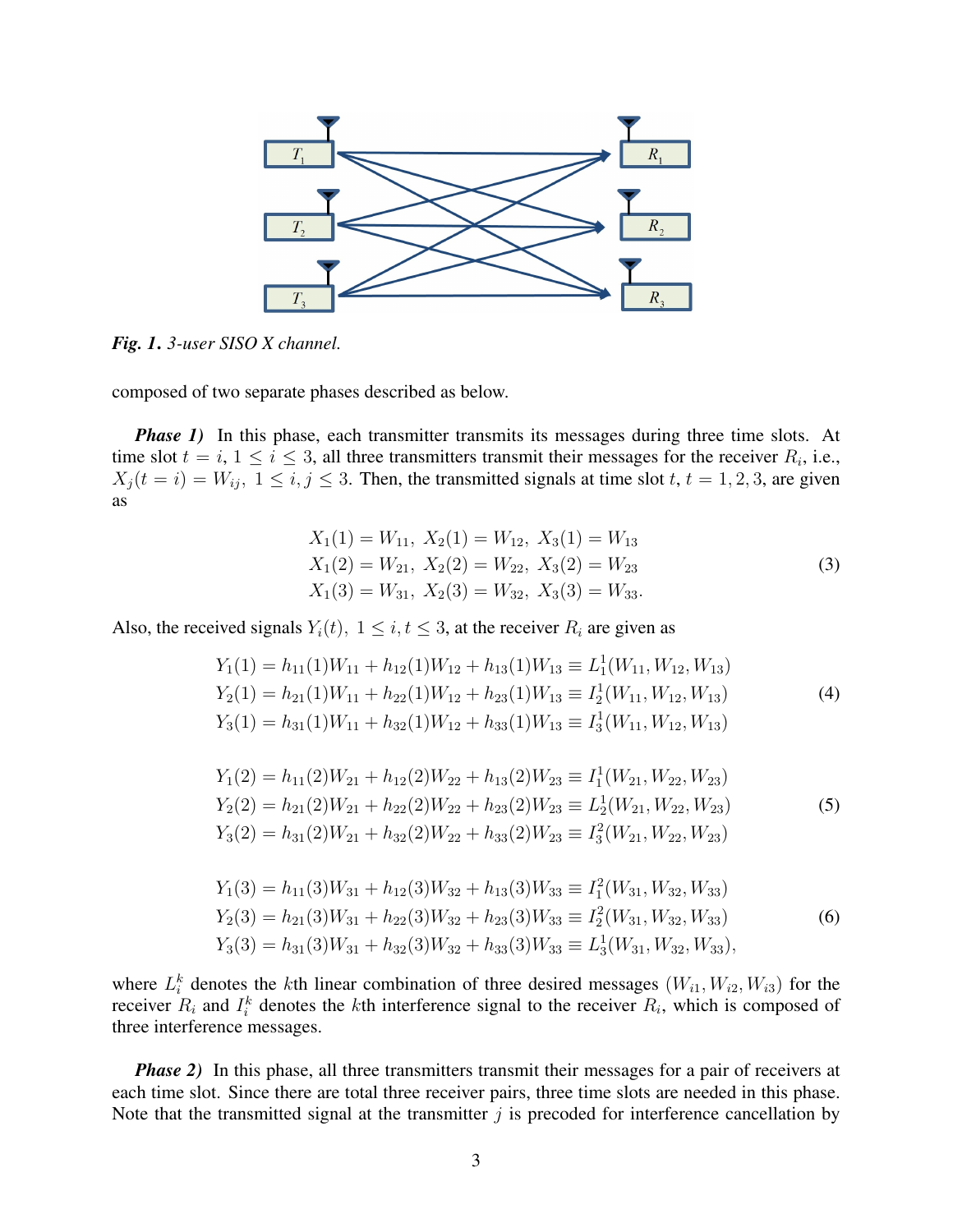using the messages  $\{W_{1j}, W_{2j}, W_{3j}\}$  and the delayed CSIs in the phase 1 and the perfect CSIs. In detail, at time slot  $t = 4$ ,  $R_1$  and  $R_2$  are P state, i.e.,  $T_j$  knows  $h_{1j}(4)$  and  $h_{2j}(4)$ . Also,  $R_1$  is D state at time slot  $t = 2$  and  $R_2$  is D state at time slot  $t = 1$ , i.e.,  $T_i$  knows  $h_{1i}(2)$  and  $h_{2i}(1)$ . By using these CSIs, each transmitter transmits the precoded signal at time slot  $t = 4$  as follows.

$$
X_1(4) = h_{21}^{-1}(4)h_{21}(1)W_{11} + h_{11}^{-1}(4)h_{11}(2)W_{21}
$$
  
\n
$$
X_2(4) = h_{22}^{-1}(4)h_{22}(1)W_{12} + h_{12}^{-1}(4)h_{12}(2)W_{22}
$$
  
\n
$$
X_3(4) = h_{23}^{-1}(4)h_{23}(1)W_{13} + h_{13}^{-1}(4)h_{13}(2)W_{23}.
$$
\n(7)

Then, the received signals at time slot  $t = 4$  are given as

$$
Y_1(4) = h_{11}(4)h_{21}^{-1}(4)h_{21}(1)W_{11} + h_{12}(4)h_{22}^{-1}(4)h_{22}(1)W_{12} + h_{13}(4)h_{23}^{-1}(4)h_{23}(1)W_{13}
$$
  
+  $h_{11}(2)W_{21} + h_{12}(2)W_{22} + h_{13}(2)W_{23}$   

$$
\equiv L_1^2(W_{11}, W_{12}, W_{13}) + I_1^1(W_{21}, W_{22}, W_{23})
$$
  

$$
Y_2(4) = h_{21}(4)h_{11}^{-1}(4)h_{11}(2)W_{21} + h_{22}(4)h_{12}^{-1}(4)h_{12}(2)W_{22} + h_{23}(4)h_{13}^{-1}(4)h_{13}(2)W_{23}
$$
 (8)  
+  $h_{21}(1)W_{11} + h_{22}(1)W_{12} + h_{23}(1)W_{13}$   

$$
\equiv L_2^2(W_{21}, W_{22}, W_{23}) + I_2^1(W_{11}, W_{12}, W_{13})
$$
  

$$
Y_3(4) = h_{31}(4)h_{21}^{-1}(4)h_{21}(1)W_{11} + h_{32}(4)h_{22}^{-1}(4)h_{22}(1)W_{12} + h_{33}(4)h_{23}^{-1}(4)h_{23}(1)W_{13}
$$
  
+  $h_{31}(4)h_{11}^{-1}(4)h_{11}(2)W_{21} + h_{32}(4)h_{12}^{-1}(4)h_{12}(2)W_{22} + h_{33}(4)h_{13}^{-1}(4)h_{13}(2)W_{23}.$ 

The receiver  $R_1$  receives the second linear combination  $L_1^2(W_{11}, W_{12}, W_{13})$  of its desired messages  $\{W_{11}, W_{12}, W_{13}\}$  and the interference term  $I_1^1(W_{21}, W_{22}, W_{23})$ . However,  $R_1$  already receive the same interference at time slot  $t = 2$  such that  $Y_1(2) = I_1^1(W_{21}, W_{22}, W_{23})$ . Thus,  $L_1^2(W_{11}, W_{12}, W_{13})$  can be obtained by subtracting  $Y_1(2)$  from  $Y_1(4)$ . Similarly, the receiver  $R_2$ can also obtain  $L_2^2(W_{21}, W_{22}, W_{23})$  by subtracting  $Y_2(1)$  from  $Y_2(4)$ . In fact, the received signal  $Y_3(4)$  is not used in our proposed scheme.

At time slot  $t = 5$ ,  $R_1$  and  $R_3$  are P state, i.e.,  $T_j$  knows  $h_{1j}(5)$  and  $h_{3j}(5)$ . Also,  $R_1$  is D state at time slot  $t = 3$  and  $R_3$  is D state at time slot  $t = 1$ , i.e.,  $T_i$  knows  $h_{1i}(3)$  and  $h_{3i}(1)$ . By using these CSIs, each transmitter transmits the precoded signal at time slot  $t = 5$  as follows.

$$
X_1(5) = h_{31}^{-1}(5)h_{31}(1)W_{11} + h_{11}^{-1}(5)h_{11}(3)W_{31}
$$
  
\n
$$
X_2(5) = h_{32}^{-1}(5)h_{32}(1)W_{12} + h_{12}^{-1}(5)h_{12}(3)W_{32}
$$
  
\n
$$
X_3(5) = h_{33}^{-1}(5)h_{33}(1)W_{13} + h_{13}^{-1}(5)h_{13}(3)W_{33}.
$$
  
\n(9)

At time slot  $t = 6$ ,  $R_2$  and  $R_3$  are P state, i.e.,  $T_j$  knows  $h_{2j}(6)$  and  $h_{3j}(6)$ . Also,  $R_2$  is D state at time slot  $t = 3$  and  $R_3$  is D state at time slot  $t = 2$ , i.e.,  $T_j$  knows  $h_{2j}(3)$  and  $h_{3j}(2)$ . By using these CSIs, each transmitter transmits the precoded signal at time slot  $t = 6$  as follows.

$$
X_1(6) = h_{31}^{-1}(6)h_{31}(2)W_{21} + h_{21}^{-1}(6)h_{21}(3)W_{31}
$$
  
\n
$$
X_2(6) = h_{32}^{-1}(6)h_{32}(2)W_{22} + h_{22}^{-1}(6)h_{22}(3)W_{32}
$$
  
\n
$$
X_3(6) = h_{33}^{-1}(6)h_{33}(2)W_{23} + h_{23}^{-1}(6)h_{23}(3)W_{33}.
$$
  
\n(10)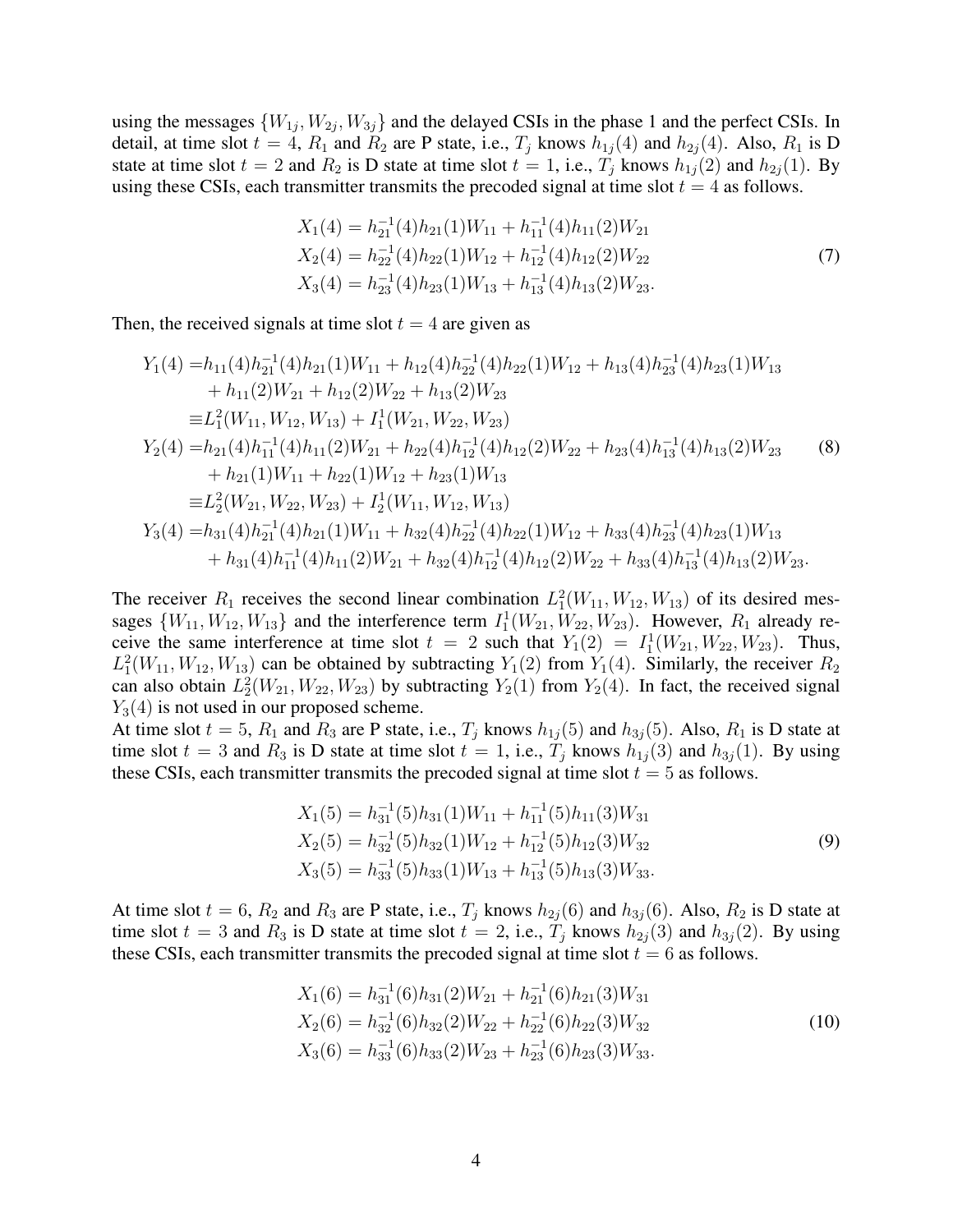Then, the received signals at time slot  $t = 5, 6$  are also given as

$$
Y_1(5) = h_{11}(5)h_{31}^{-1}(5)h_{31}(1)W_{11} + h_{12}(5)h_{32}^{-1}(5)h_{32}(1)W_{12} + h_{13}(5)h_{33}^{-1}(5)h_{33}(1)W_{13}
$$
  
+  $h_{11}(3)W_{31} + h_{12}(3)W_{32} + h_{13}(3)W_{33}$   
\n
$$
\equiv L_1^3(W_{11}, W_{12}, W_{13}) + I_1^2(W_{31}, W_{32}, W_{33})
$$
  
\n
$$
Y_2(5) = \text{this received signal is not used}
$$
  
\n
$$
Y_3(5) = h_{31}(5)h_{11}^{-1}(5)h_{11}(3)W_{31} + h_{32}(5)h_{12}^{-1}(5)h_{12}(3)W_{32} + h_{33}(5)h_{13}^{-1}(5)h_{13}(3)W_{33}
$$
  
\n
$$
+ h_{31}(1)W_{11} + h_{32}(1)W_{12} + h_{33}(1)W_{13}
$$
  
\n
$$
\equiv L_3^2(W_{31}, W_{32}, W_{33}) + I_3^1(W_{11}, W_{12}, W_{13})
$$
  
\n(11)

$$
Y_1(6) = \text{this received signal is not used}
$$
  
\n
$$
Y_2(6) = h_{21}(6)h_{31}^{-1}(6)h_{31}(2)W_{21} + h_{22}(6)h_{32}^{-1}(6)h_{32}(2)W_{22} + h_{23}(6)h_{33}^{-1}(6)h_{33}(2)W_{23}
$$
  
\n
$$
+ h_{21}(3)W_{31} + h_{22}(3)W_{32} + h_{23}(3)W_{33}
$$
  
\n
$$
\equiv L_2^3(W_{21}, W_{22}, W_{23}) + I_2^2(W_{31}, W_{32}, W_{33})
$$
  
\n
$$
Y_3(6) = h_{31}(6)h_{21}^{-1}(6)h_{21}(3)W_{31} + h_{32}(6)h_{22}^{-1}(6)h_{22}(3)W_{32} + h_{33}(6)h_{23}^{-1}(6)h_{23}(3)W_{33}
$$
  
\n
$$
+ h_{31}(2)W_{21} + h_{32}(2)W_{22} + h_{33}(2)W_{23}
$$
  
\n
$$
\equiv L_3^3(W_{31}, W_{32}, W_{33}) + I_3^2(W_{21}, W_{22}, W_{23}).
$$
  
\n(12)

At time slot  $t = 5, 6$ , the receiver  $R_1$  obtains the third linear combination  $L_1^3(W_{11}, W_{12}, W_{13})$  by subtracting  $Y_1(2)$  from  $Y_1(5)$  and the receiver  $R_2$  obtains the third linear combination  $L_2^3(W_{21}, W_{22}, W_{23})$ by subtracting  $Y_2(3)$  from  $Y_2(6)$ . Similarly,  $R_3$  obtains  $L_3^2(W_{31}, W_{32}, W_{33})$  by subtracting  $Y_3(1)$ from  $Y_3(5)$  and  $L_3^3(W_{31}, W_{32}, W_{33})$  by subtracting  $Y_3(2)$  from  $Y_3(6)$ . Therefore, in the phase 2, each receiver obtains three linear combinations of the desired messages, i.e.,

$$
R_1: \{L_1^1(W_{11}, W_{12}, W_{13}), L_1^2(W_{11}, W_{12}, W_{13}), L_1^3(W_{11}, W_{12}, W_{13})\}
$$
  
\n
$$
R_2: \{L_2^1(W_{21}, W_{22}, W_{23}), L_2^2(W_{21}, W_{22}, W_{23}), L_2^3(W_{21}, W_{22}, W_{23})\}
$$
  
\n
$$
R_3: \{L_3^1(W_{31}, W_{32}, W_{33}), L_3^2(W_{31}, W_{32}, W_{33}), L_3^3(W_{31}, W_{32}, W_{33})\}.
$$

As a result, the receiver  $R_i$  can decode three desired messages  $\{W_{i1}, W_{i2}, W_{i3}\}$  by solving their three linear equations. Thus, total DoF  $9/6 = 3/2$  is achieved for the 3-user SISO X channel by the proposed achievable scheme. As you can see in (7), (9), and (10), each transmitter requires the delayed and the perfect CSIs to precode its transmitting messages.

|             |        | Phase 1 |        | Phase 2 |   |   |  |  |
|-------------|--------|---------|--------|---------|---|---|--|--|
| Time        |        |         |        |         |   | n |  |  |
| $R_{\rm 1}$ |        | $\Box$  | $\Box$ | P       | P |   |  |  |
| $R_{\rm 2}$ | $\cup$ |         | Ð      | P       |   | P |  |  |
| .L2         | Ð      | Ð       |        |         | P | P |  |  |

Table 1 Synergistic alternating CSIT states for 3-user X channel

Table I summarizes the required synergistic alternating CSIT states at the receiver side. At time slot 1,  $R_1$  receives the linear combination of the desired messages  $\{W_{11}, W_{12}, W_{13}\}$ , which corresponds to the interference messages to  $R_2$  and  $R_3$ . At time slot 4,  $R_1$  receives the second linear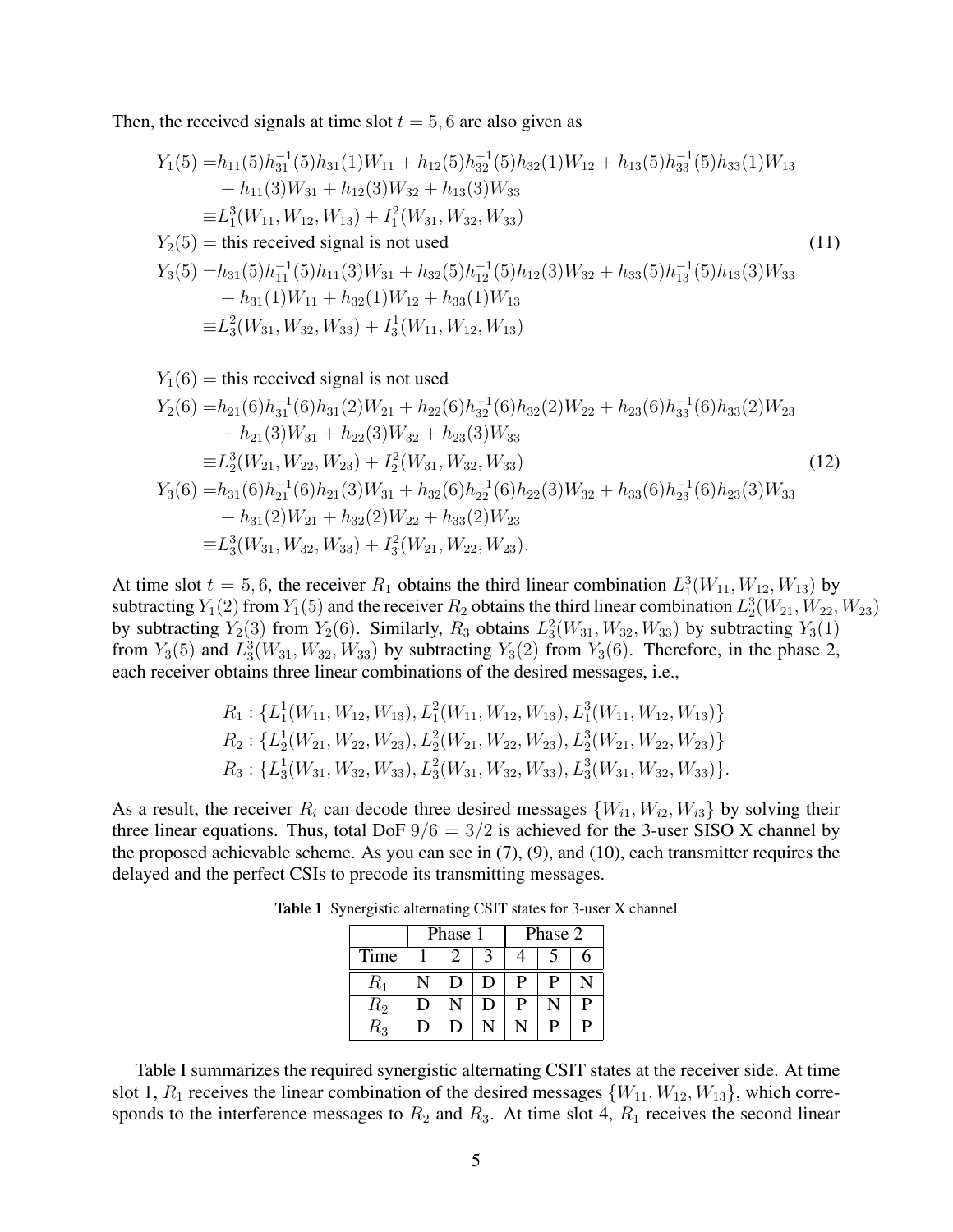combination of the desired messages  $\{W_{11}, W_{12}, W_{13}\}$  and the linear combination of the interference messages by  $\{W_{21}, W_{22}, W_{23}\}\$ . At  $R_1$ , by using the interference signal  $I_1^1(W_{21}, W_{22}, W_{23})$ received at time slot 2, the interference at time slot 4 is cancelled by precoding the transmitted messages as in (7). That is, the precoding is done at each transmitter by using the current channel coefficients (P CSIT) and the previous channel coefficients (D CSIT). Similarly, the interference of  $R_1$  at time slot 5 can be cancelled by using the interference at time slot 3 and the precoded transmitted signals at time slot 5 in (9). For  $R_2$  and  $R_3$ , the interference can be cancelled in the similar manner to obtain three linear combinations of the desired messages. As a result, in the phase 1, if the receiver receives the interference, it is used in the phase 2 as D CSIT. Therefore, the receivers should be D state. Also, if the receiver receives the desired signals, the corresponding CSIT is not used in the phase 2. In the phase 2, if the receiver receives linear combinations of its desired messages and interference, it requires P state for precoder and if the receiver receives only the interference, it is in N state as in Table I.

It is clear that in the proposed scheme, the CSIT states in Table I can be columnwisely permuted within each phase. Since each phase uses three time slots, there are  $3!3! = 36$  possible CSIT states with rescheduled transmission order.

#### *3.2. Achievable Schemes for* M × N *SISO X Channel*

In the  $M \times N$  SISO X channel in Fig. 2, we have MN independent messages  $W_{ij}$ ,  $i = 1, \dots, N$ ,  $j =$  $1, \dots, M$ . Therefore, each receiver requires M linear combinations of M desired messages to recover messages during the given channel uses. Similar to the 3-user case, the proposed achievable schemes are composed of two phases. Depending on the number of users, the following four cases of the achievable schemes are considered as below.



*Fig. 2.*  $M \times N$  *SISO X channel.* 

i)  $M > N$  except when M is even and N is odd:

*Phase 1)* In this phase, N time slots are used. At time slot i, all transmitters transmit their desired messages to the receiver  $R_i$ , i.e.,  $X_j(i) = W_{ij}$ ,  $1 \le i \le N$ ,  $1 \le j \le M$ .

*Phase 2)* In this phase, all transmitters transmit linear combinations of two desired messages  $\{W_{i_1j}, W_{i_2j}\}, 1 \leq j \leq M$ , to each pair of two receivers  $\{R_{i_1}, R_{i_2}\}\$  at each time slot. In other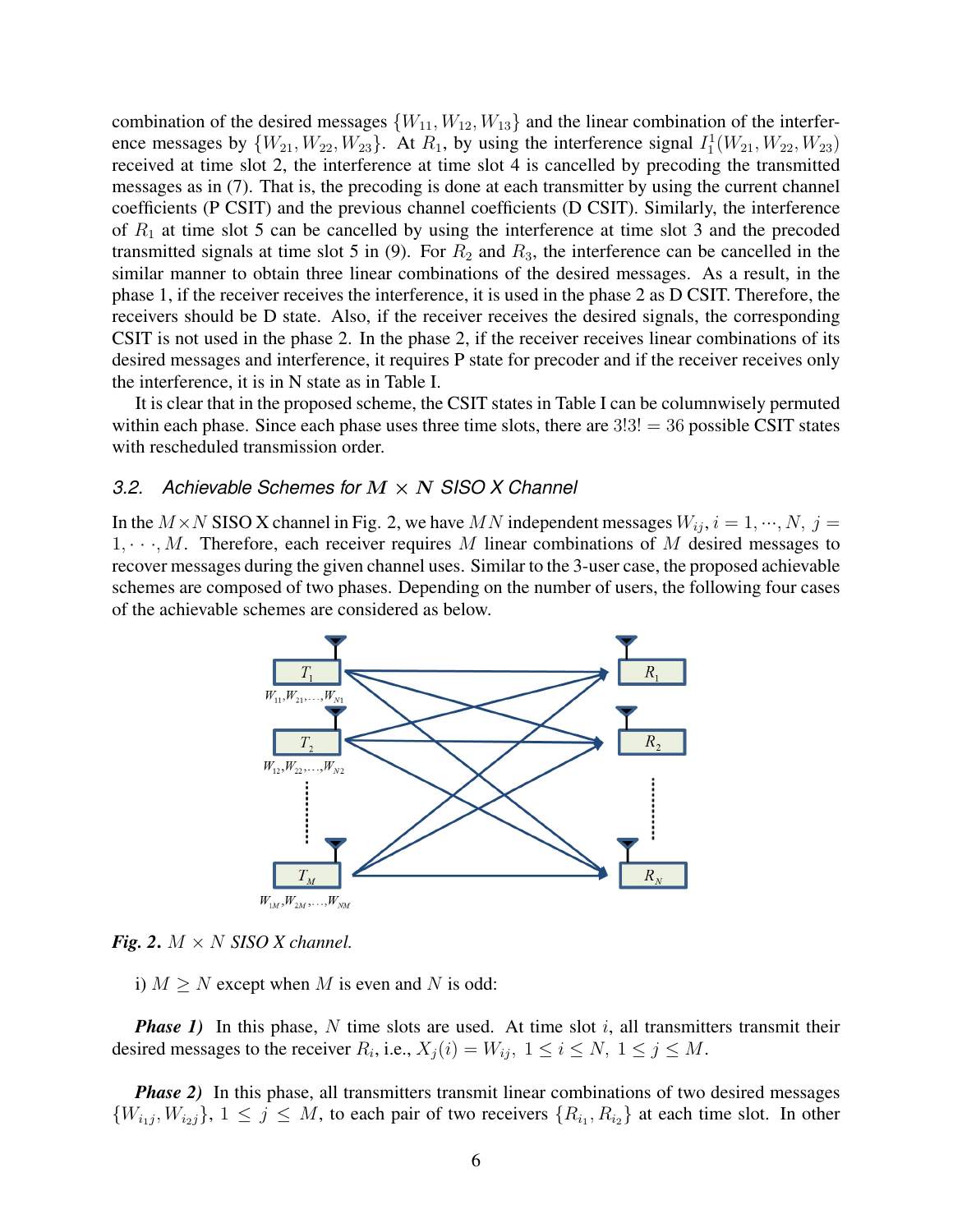words, at the time slot t, the jth transmitter transmits  $X_j(t) = f_{i_1j}(t)W_{i_1j} + f_{i_2j}(t)W_{i_2j}$ ,  $1 \le j \le k$ M, where  $f_{i_1j}(t)$  and  $f_{i_2j}(t)$  are precoding coefficients. Thus, all transmitters transmit  $\binom{N}{2}$  linear combinations of two desired messages to each pair of two receivers over  $\binom{N}{2}$  time slots. During these  $\binom{N}{2}$  time slots, each receiver receives  $N-1$  linear combinations of its desired messages and interferences from M transmitters among  $\binom{N}{2}$  received signals. Since each receiver receives one linear combination of M desired messages from M transmitters in the phase 1, in order to seperate M desired messages, each receiver needs additional  $M-1$  linear combinations of M desired messages. For that purpose, all transmitters transmit repeatedly until all receivers have received  $M - 1$ linear combinations of the desired messages in the phase 2. Let  $\alpha$  be the repeated number of  $\binom{N}{2}$ transmissions in the phase 2. Since each receiver obtains  $N - 1$  linear combinations of its desired messages during one repetition, the repeated number  $\alpha$  should satisfy  $\alpha(N - 1) = M - 1$ . Then, the total number of transmissions in the phase 2 is equal to  $(M-1)\binom{N}{2}/(N-1) = N(M-1)/2$ . The transmitted messages are precoded for interference cancellation using the previous time slot CSI as in (7), (9), and (10).

|            |       | Phase 1 |                         | Phase 2 |  |  |                                                                                                           |                             |                        |  |
|------------|-------|---------|-------------------------|---------|--|--|-----------------------------------------------------------------------------------------------------------|-----------------------------|------------------------|--|
| Time       |       |         | . 1                     |         |  |  | $\begin{array}{ c c c c c c c c c } \hline N & N+1 & N+2 & \cdots & N+ \binom{N}{2} \ \hline \end{array}$ | $\sim$ $\sim$ $\sim$ $\sim$ | N(M)<br>$\overline{N}$ |  |
| ${\bf Tx}$ | $W_1$ | $W_2$   | $\sim 100$ km s $^{-1}$ |         |  |  | $ W_N  W_1, W_2   W_1, W_3   \cdots   W_{N-1}, W_N   \cdots  $                                            |                             | $W_{N-1}, W_N$         |  |

The transmitted signals are given as

where  $W_i = \{W_{ij} | j = 1, 2, ..., M\}$  is the desired messages to the receiver  $R_i$ . Then, the received signals are given as

|                              |                      | Phase 1          |                                                             |                      | Phase 2                   |                           |                                |                                           |  |
|------------------------------|----------------------|------------------|-------------------------------------------------------------|----------------------|---------------------------|---------------------------|--------------------------------|-------------------------------------------|--|
| Time                         |                      | $\overline{2}$   | $\sim$ $\sim$ $\sim$                                        | N                    | $N+1$                     | $N+2$                     | $\sim$ $\sim$ $\sim$           | $N + \frac{N(\overline{M} - 1)}{N}$       |  |
| $R_1$                        | $L_1^1(W_1)$         | $I_1^1(W_2)$     | $\alpha$ , $\alpha$ , $\alpha$                              | $I_1^{N-1}(W_N)$     | $L_1^2(W_1) + I_1^1(W_2)$ | $L_1^3(W_1) + I_1^2(W_3)$ | $\sim$ $\sim$ $\sim$           | -                                         |  |
| $R_2$                        | $I_2^1(W_1)$         | $L_2^1(W_2)$     | $\alpha$ , $\alpha$ , $\alpha$                              | $I_2^{N-1}(W_N)$     | $L_2^2(W_2) + I_2^1(W_1)$ |                           | $\cdots$                       |                                           |  |
| ${\cal R}_3$                 | $I_3^1(W_1)$         | $I_3^2(W_2)$     | $\mathcal{L}^{\mathcal{A}}$ and $\mathcal{L}^{\mathcal{A}}$ | $I_3^{N-1}(W_N)$     | $\overline{\phantom{0}}$  | $L_3^2(W_3) + I_3^1(W_1)$ | $\alpha$ , $\alpha$ , $\alpha$ | -                                         |  |
| $\alpha \rightarrow -\infty$ | $\sim$ $\sim$ $\sim$ | $\cdots$         | $\cdots$                                                    | $\cdots$             | $\sim$ $\sim$ $\sim$      | $\sim$ $\sim$ $\sim$      | $\cdots$                       | $\sim$ $\sim$ $\sim$                      |  |
| $R_{N-1}$                    | $I_{N-1}^1(W_1)$     | $I_{N-1}^2(W_2)$ | $\alpha$ , $\alpha$ , $\alpha$                              | $I_{N-1}^{N-1}(W_N)$ | $\overline{\phantom{0}}$  | $\overline{\phantom{a}}$  | $\sim$ $\sim$ $\sim$           | $L_{N-1}^M(W_{N-1}) + I_{N-1}^{N-1}(W_N)$ |  |
| $R_N$                        | $I_N^1(W_1)$         | $I_N^2(W_2)$     | $\alpha \rightarrow -\infty$                                | $L^1_N(W_N)$         | $\overline{\phantom{a}}$  | -                         | $\sim$ $\sim$ $\sim$           | $L_N^M(W_N) + I_N^{N-1}(W_{N-1})$         |  |

where '-' means useless received interference signal.

In the phase 1, each receiver obtains one linear combination of the desired messages. In the phase 2, each receiver obtains  $M - 1$  additional linear combinations of its desired messages by subtracting the received interference at the phase 1. For example,  $R_1$  obtains  $L_1^2(W_1)$  by substracting  $I_1^1(W_2)$  at time slot 2 from  $L_1^2(W_1) + I_1^1(W_2)$  at time slot  $N + 1$ . Using  $N + N(M - 1)/2$ channel uses, each receiver has  $M$  linear combinations of its desired messages, i.e.,

$$
R_1: \{L_1^1(W_1), L_1^2(W_1), \cdots, L_1^M(W_1)\}
$$
  
\n
$$
R_2: \{L_2^1(W_2), L_2^2(W_2), \cdots, L_2^M(W_2)\}
$$
  
\n...  
\n
$$
R_N: \{L_N^1(W_N), L_N^2(W_N), \cdots, L_N^M(W_N)\}.
$$

Therefore, each receiver can decode M desired messages by solving M linear equations and the total DoF  $MN/(N + N(M-1)/2) = 2M/(M+1)$  is achieved by the proposed scheme.

Synergistic alternating CSIT states used in the proposed scheme are listed in Table II. Similar to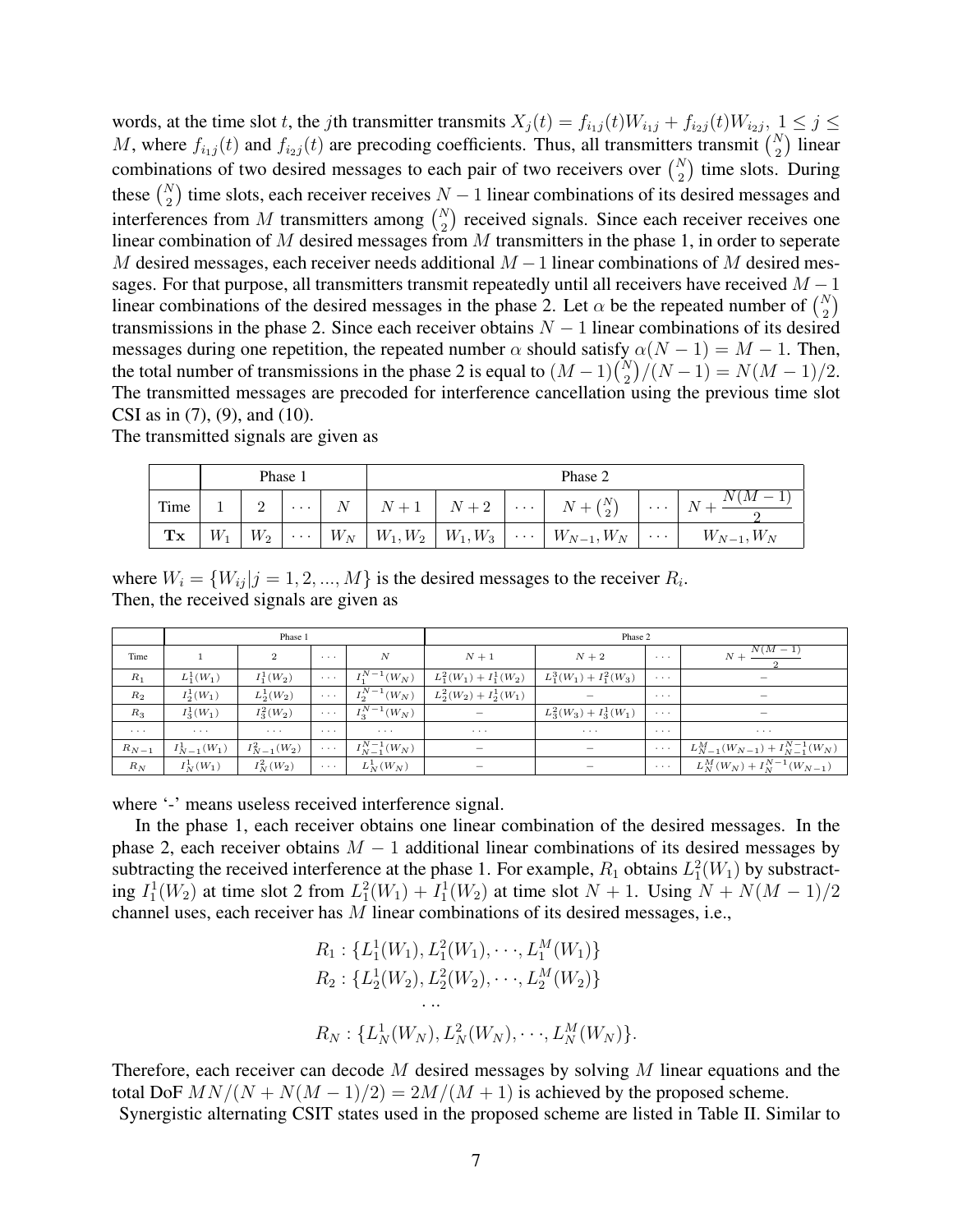|           |          |          | Phase 1  |          |              | Phase 2                                |          |          |          |  |
|-----------|----------|----------|----------|----------|--------------|----------------------------------------|----------|----------|----------|--|
| Time      |          | 2        |          | $\cdots$ |              | $\mid N \mid N+1 \mid N+2 \mid \cdots$ |          |          | $N +$    |  |
| $R_1$     | N        |          | Ð        | $\cdots$ | D            | P                                      | P        | $\cdots$ |          |  |
| $R_{2}$   |          | N        | D        | $\cdots$ | D            | P                                      | N        | $\cdots$ |          |  |
| $R_3$     |          |          | N        | $\cdots$ | D            | N                                      | P        | $\cdots$ |          |  |
| $\cdots$  | $\cdots$ | $\cdots$ | $\cdots$ | $\cdots$ | $\cdots$     | $\cdots$                               | $\cdots$ | $\cdots$ | $\cdots$ |  |
| $R_{N-1}$ |          |          | Ð        | $\cdots$ | $\mathbf{D}$ | N                                      | N        | $\cdots$ | р        |  |
| $R_N$     |          | Ð        | Ð        | $\cdots$ | N            | N                                      | N        | $\cdots$ | D        |  |

*Table 2*. *Synergistic alternating CSIT states for* M × N *SISO X channel*

the 3-user case, in the phase 1, the receiver that receives the interference has D state to use CSIT in the phase 2 and the receiver that receives the desired signals has N state. In the phase 2, the receiver that receives linear combinations of its desired messages and interferences has P state for precoder and the receiver that receives only the interferences has N state as in Table II.

In the proposed scheme, the CSIT states in Table II can be columnwisely permuted among columns within each phase and there are  $N!(N(M-1)/2)!$  possible CSIT states with rescheduled transmission order.

ii)  $M > N$ , when M is even and N is odd:

In this case, the phase 1 is the same as that in the previous case but there are some modifications in the phase 2. For even M and odd N case,  $(M - 1)\binom{N}{2}/(N - 1) = N(M - 1)/2$  cannot be an integer. To achieve the same DoF as the previous case, the number of desired messages and the channel uses are doubled, i.e.,  $W_i^k = \{W_{ij}^k | j = 1, 2, ..., M, k = 1, 2\}$  is the desired messages for the receiver  $R_i$  and  $2(N + N(M - 1)/2)$  is the number of channel uses. The transmitted signals are given as

|      | Phase 1 |         |          |  | Phase 2                                          |  |                                                                     |                      |                               |  |  |
|------|---------|---------|----------|--|--------------------------------------------------|--|---------------------------------------------------------------------|----------------------|-------------------------------|--|--|
| Time |         |         | $\cdots$ |  |                                                  |  | $2N$   $2N+1$   $2N+2$   $\cdots$   $2(N+{N \choose 2})$   $\cdots$ |                      | N(M)<br>$^{\circ}$ 2(N $\eta$ |  |  |
| Tx   | $W_1^1$ | $W^1_2$ | $\cdots$ |  | $ W_N^2  W_1^1, W_2^1   W_1^1, W_3^1   \cdots  $ |  | $W_{N-1}^2, W_N^2$                                                  | $\sim$ $\sim$ $\sim$ | $W_{N-1}^2$ ,<br>$W_N^2$      |  |  |

where  $W_i^k = \{W_{ij}^k | j = 1, 2, ..., M, k = 1, 2\}$  is the desired message to the receiver  $R_i$ .

All other procedures are the same as the previous case. For convenience, the precoding strategy and CSIT states are skipped. After the phase 2, during  $2(N + N(M-1)/2)$  channel uses, each receiver has 2M linear combinations of its desired messages. Therefore, the N receivers can decode 2M desired messages by solving 2M linear equations and total DoF  $2MN/2(N+N(M-1)/2) =$  $2M/(M + 1)$  is achieved by the proposed scheme.

iii)  $N \geq M$  and even N:

The overall situation of the scheme is the same but we consider minor modification in the phase 2. Achievable scheme is also composed of two separate phases described as below.

*Phase 1)* In this phase, N time slots are used. At time slot i, all transmitters transmit their desired messages to the receiver  $R_i$ , i.e.,  $X_j(i) = W_{ij}$ ,  $1 \le i \le N$ ,  $1 \le j \le M$ .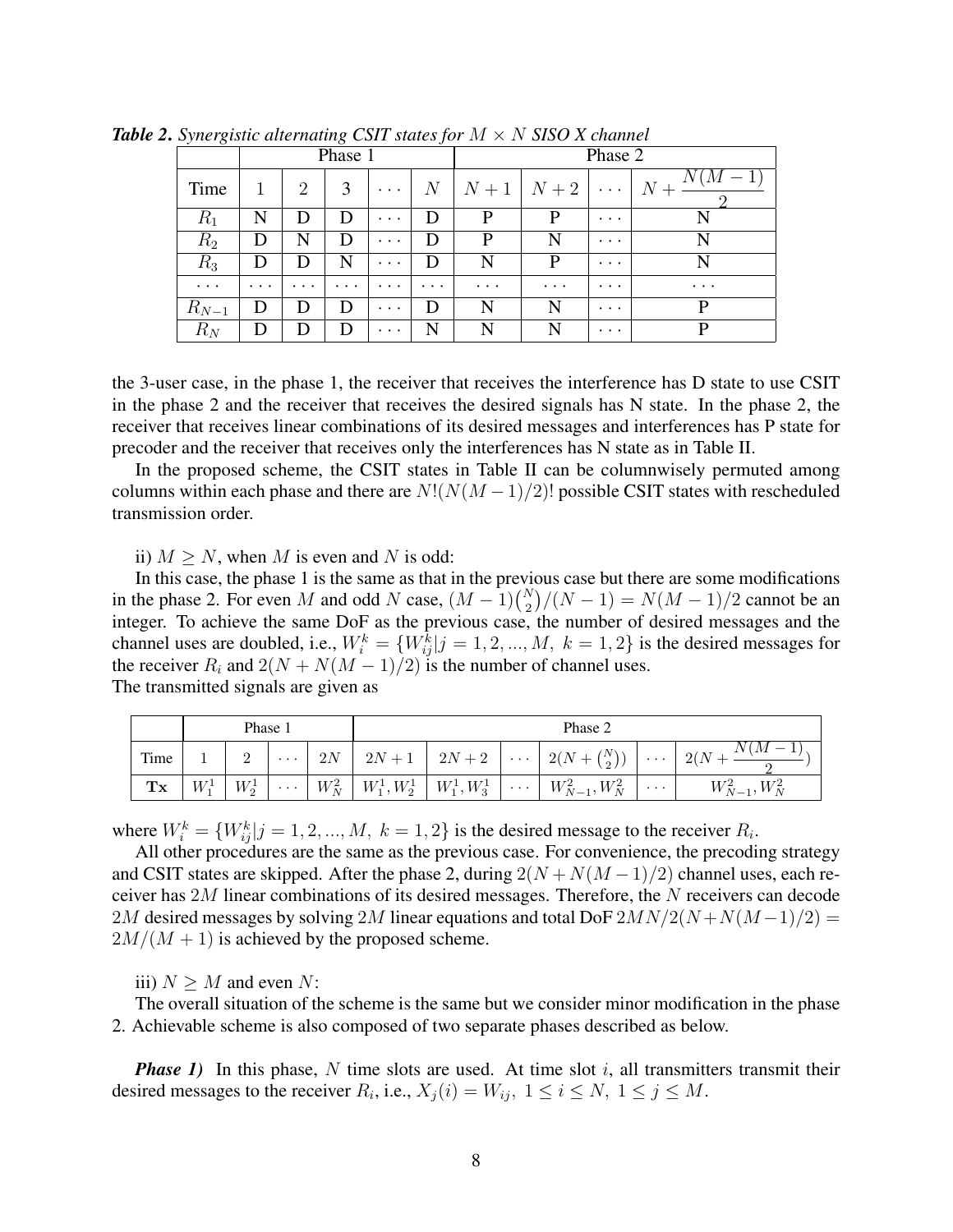*Phase 2*) In this phase, the transmitters send desired message pairs to the corresponding receiver pairs, where all pairs of desired messages assume to be disjoint. Thus, during  $N/2$  time slots, each receiver receives one linear combination of its desired messages and interferences. After the phase 1, each receiver obtains one linear combination of the desired messages. Therefore, each receiver needs  $M-1$  additional linear combinations of M desired messages. For that purpose, all transmitters transmit repeatedly until all receivers have received  $M - 1$  linear combinations of the desired messages in the phase 2. Let  $\alpha$  be the repeated number of  $N/2$  transmissions in the phase 2. Since each receiver obtains one linear combinations of its desired messages during one repetition, the repeated number  $\alpha$  should be  $\alpha = M - 1$ . Then, the total number of transmissions in the phase 2 is equal to  $(M - 1)N/2$ . The transmitted messages are precoded for interference cancellation using the previous time slot CSI.

The transmitted signals are given as

|      |       |       | Phase 1                  |       | Phase 2                                     |            |                          |          |                                   |  |  |
|------|-------|-------|--------------------------|-------|---------------------------------------------|------------|--------------------------|----------|-----------------------------------|--|--|
| Time |       |       | $\cdots$                 | $N+1$ | $\mid N+2$                                  | $\cdots$   | $N+\frac{1}{2}$          |          | $\cdots$ $N + (M-1)$ <sup>-</sup> |  |  |
| Tx   | $W_1$ | $W_2$ | $\sim$ - $\sim$ - $\sim$ |       | $\mid W_N \mid W_1, W_2 \mid W_3, W_4 \mid$ | $ \cdots $ | $\mid W_{N-1}, W_N \mid$ | $\cdots$ | $W_{N-1}, W_N$                    |  |  |

where  $W_i = \{W_{ij} | j = 1, 2, ..., M\}$  is the desired messages for the receiver  $R_i$ .

All other procedures are the same as the previous case. For convenience, the precoding strategy and CSIT states are skipped. After the phase 2, during  $N+(M-1)N/2$  channel uses, each receiver has M linear combinations of its desired messages. Therefore, the  $N$  receivers can decode  $M$  desired messages by solving M linear equations and DoF  $MN/(N+(M-1)N/2) = 2M/(M+1)$ is achieved by the proposed scheme.

iv)  $N > M$  and odd N:

Similar to the case ii), the number of desired messages and channel uses are doubled, i.e.,  $W_i^k =$  ${W_{ij}^k}$   $j = 1, 2, ..., M, k = 1, 2}$  is the desired messages for the receiver  $R_i$  and  $2(N + (M-1)N/2)$ is the number of channel uses.

The transmitted signals are given as

|                           | Phase 1 |         |          |  |                                                  | Phase 2 |  |                    |                             |               |  |  |
|---------------------------|---------|---------|----------|--|--------------------------------------------------|---------|--|--------------------|-----------------------------|---------------|--|--|
| Time                      |         |         |          |  | $12N$   $2N+1$   $2N+2$   $\cdots$               |         |  | $12(N+1)$          | $\sim$ $\sim$ $\sim$ $\sim$ | $12(N+(M-$    |  |  |
| ${\mathbf T} {\mathbf x}$ |         | $W^1_2$ | $\cdots$ |  | $ W_N^2  W_1^1, W_2^1   W_3^1, W_4^1   \cdots  $ |         |  | $W_{N-1}^2, W_N^2$ | $\cdots$ .<br><br><br><br>  | $W_{N-1}^2$ , |  |  |

where  $W_i^k = \{W_{ij}^k | j = 1, 2, ..., M, k = 1, 2\}$  is the desired messages to the receiver  $R_i$ .

All other procedures are the same as the previous case. For convenience, the precoding strategy and CSIT states are skipped. After the phase 2, during  $2(N + (M - 1)N/2)$  channel uses, each receiver has 2M linear combinations of its desired messages. Therefore, the N receivers can decode 2M desired messages by solving 2M linear equations and DoF  $2MN/2(N + (M - 1)N/2)$  =  $2M/(M + 1)$  is achieved by the proposed scheme.

As a result, the proposed schemes achieve  $2M/(M+1)$  DoF for  $M \times N$  SISO X channel with synergistic alternating CSIT.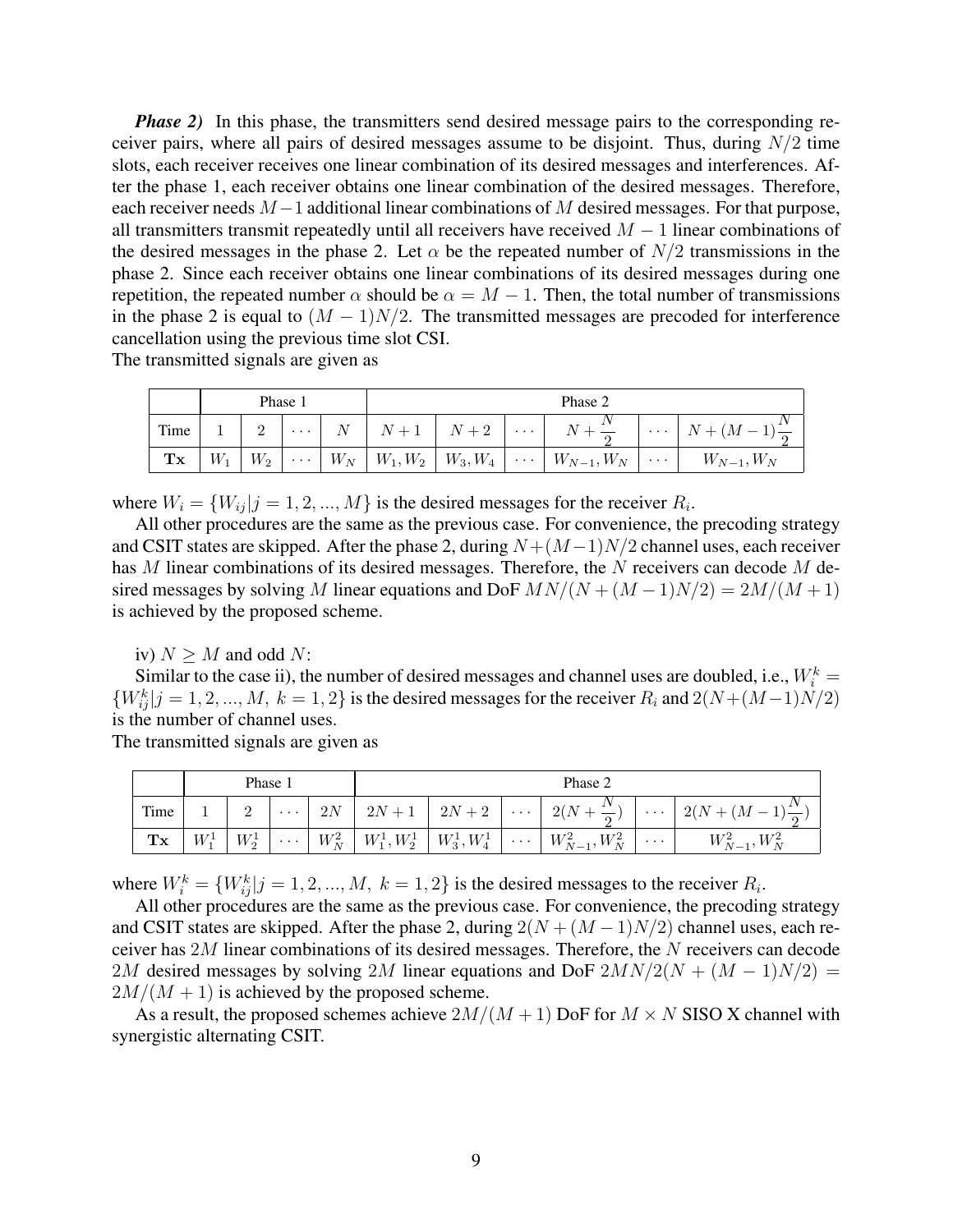### **4. Conclusion**

We propose the achievable scheme of DoF  $2M/(M+1)$  for  $M \times N$  SISO X channel with synergistic alternating CSIT. The synergistic benefits for the alternating CSIT still exist in the  $M \times N$  SISO X channel. Total DoF  $2M/(M + 1)$  implies that if the number of transmitters is fixed to M, the total DoF is determined by M and each receiver has DoF divided by the total number of receivers. In the proposed scheme for the  $M \times N$  SISO X channel, the achievable DoF for  $M \times N$  X channel does not scale with the number of users unlike the DoF with the perfect and instantaneous CSIT.

## **5. Acknowledgment**

This paper was supported by the ICT Collaboration Program of Samsung Electronics.

### **6. References**

- [1] S. A. Jafar and S. Shamai, "Degrees of freedom region of the MIMO X channel," *IEEE Trans. Inf. Theory*, vol. 54, no. 1, pp. 151-170, Jan., 2008.
- [2] V. R. Cadambe and S. A. Jafar, "Interference alignment and the degrees of freedom of wireless X networks," *IEEE Trans. Inf. Theory*, vol. 55, no. 9, pp. 3893-3908, Sep., 2009.
- [3] M. A. Maddah-Ali and D. Tse, "Completely stale transmitter channel state information is still very useful," *IEEE Trans. Inf. Theory*, vol. 58, no. 7, pp. 4418-4431, Jul., 2012.
- [4] A. Ghasemi, A. S. Motahari, and A. K. Khandani, "On the degrees of freedom of X channel with delayed CSIT," in *IEEE ISIT*, 2011, Saint petersburg, Russia, pp. 767-770.
- [5] R. Tandon, S. Mohajer, H. Poor, and S. Shamai, "On X channels with feedback and delayed CSI," in *IEEE ISIT*, 2012, Cambridge, MA, USA, pp. 1877-1881.
- [6] W. Zhao, W. Chao, X. Ming, and M. Skoglund, "On the achievable degrees of freedom of partially cooperative X networks with delayed CSIT," in *IEEE GLOBECOM*, 2012, Anaheim, California, USA, pp. 2450-2454.
- [7] R. Tandon, S. Jafar, S. Shamai, and H. Poor, "On the synergistic benefits of alternating CSIT for the MISO broadcast channel," *IEEE Trans. Inf. Theory*, vol. 59, no. 7, pp. 4106-4128, Jul., 2013.
- [8] A. Wagdyy, A. El-Keyiy, T. Khattab, and M. Nafiey, "A degrees of freedom-optimal scheme for SISO X channel with synergistic alternating CSIT," in *IEEE ISIT*, 2014, Honolulu, Hawaii, USA, pp. 376-380.
- [9] A. Wagdyy, A. El-Keyiy, T. Khattab, and M. Nafiey, "On the degrees of freedom of SISO X channel with alternating CSIT," arXiv preprint [arXiv:1407.8348,](http://arxiv.org/abs/1407.8348) 2014.
- [10] C. Vaze and M. Varanasi, "The degree-of-freedom regions of MIMO broadcast, interference, and cognitive radio channels with no CSIT," *IEEE Trans. Inf. Theory*, vol. 58, no. 8, pp. 5354- 5374, Oct., 2012.
- [11] J. Xu, J. Andrews, and S. Jafar, "MISO broadcast channels with delayed finite-rate feedback: predict or observe?" *IEEE Trans. Wireless Commun.*, vol. 11, no. 4, pp. 1456-1467, Apr., 2012.